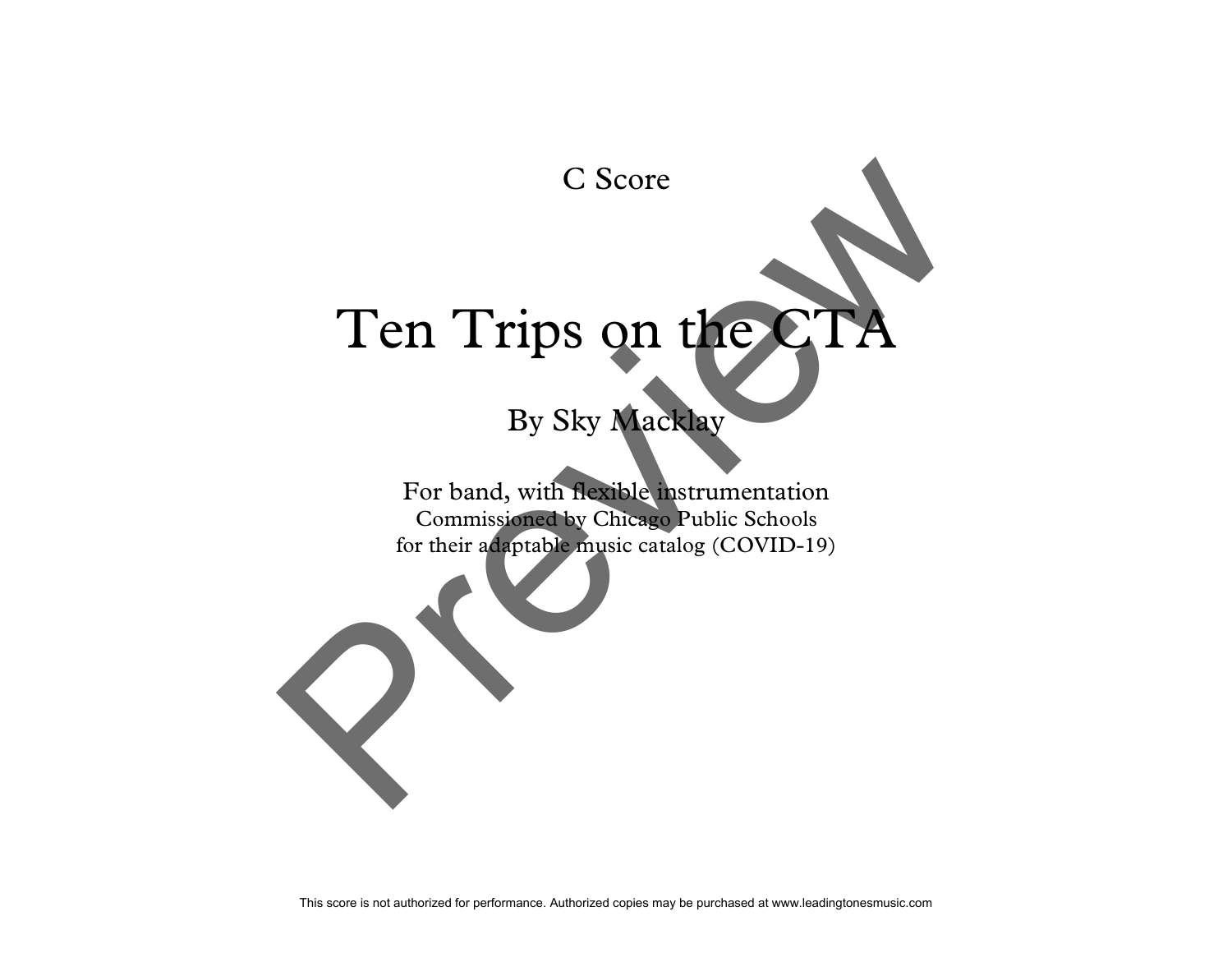## Ten Trips on the CTA

At a glancce

Suggested Instrumentation (any combination of the following)

Part 1: Flute, Oboe, Mallets, Clarinet

Part 1a: Clarinet, Trumpet, Alto

Part 2: Clarinet, Alto, Mallets

Part 2a: Flute, Oboe, Clarinet, Trumpet, Alto

Part 3: Clarinet, Trumpet, Alto

Part 3a: Tenor, Horn, Bass Clarinet, Trombone, Euphonium, Bassoon Part 4: Trombone, Bass Clarinet, Bari Sax, Bassoon, Euphonium, Tuba Part 4a: Trombone, Bass Clarinet, Bari Sax, Bassoon, Euphonium, Tuba Percussion: Snare, Chimes (G and D), Other instruments are flexible

## Rehearsal Notes:

-This piece uses real CTA trips shared by CPS students as inspiration for the musical material. Each musical "trip" invokes the length, speed, and/or mood of the trip on public transit. Students also suggested that I use the "doors closing" chime, so I am thankful for that idea!

-The 8-bar repeated section from measures 34-41 is comprised of a different "trip" in each part, and they can go together in any combination. After learning their parts, students should take an active role in "composing" this section by choosing which parts should go together during which repetitions. The percussion part in this section is improvised and students should be encouraged to find unconventional percussion instruments and focus on creating sounds of transit



This score is not authorized for performance. Authorized copies may be purchased at www.leadingtonesmusic.com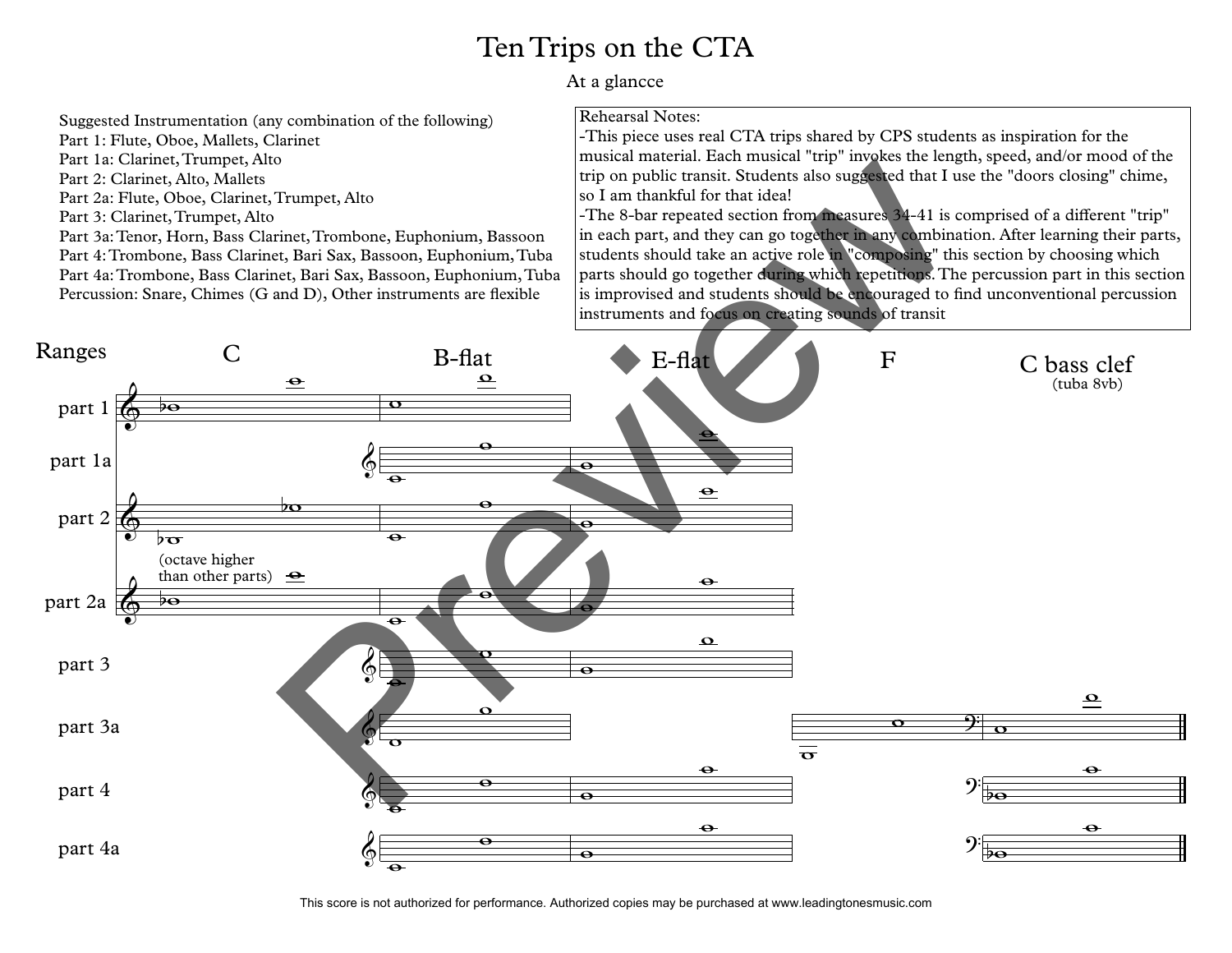



©2020 Leading Tones Music LLC, All rights reserved.

This score is not authorized for performance. Authorized copies may be purchased at www.leadingtonesmusic.com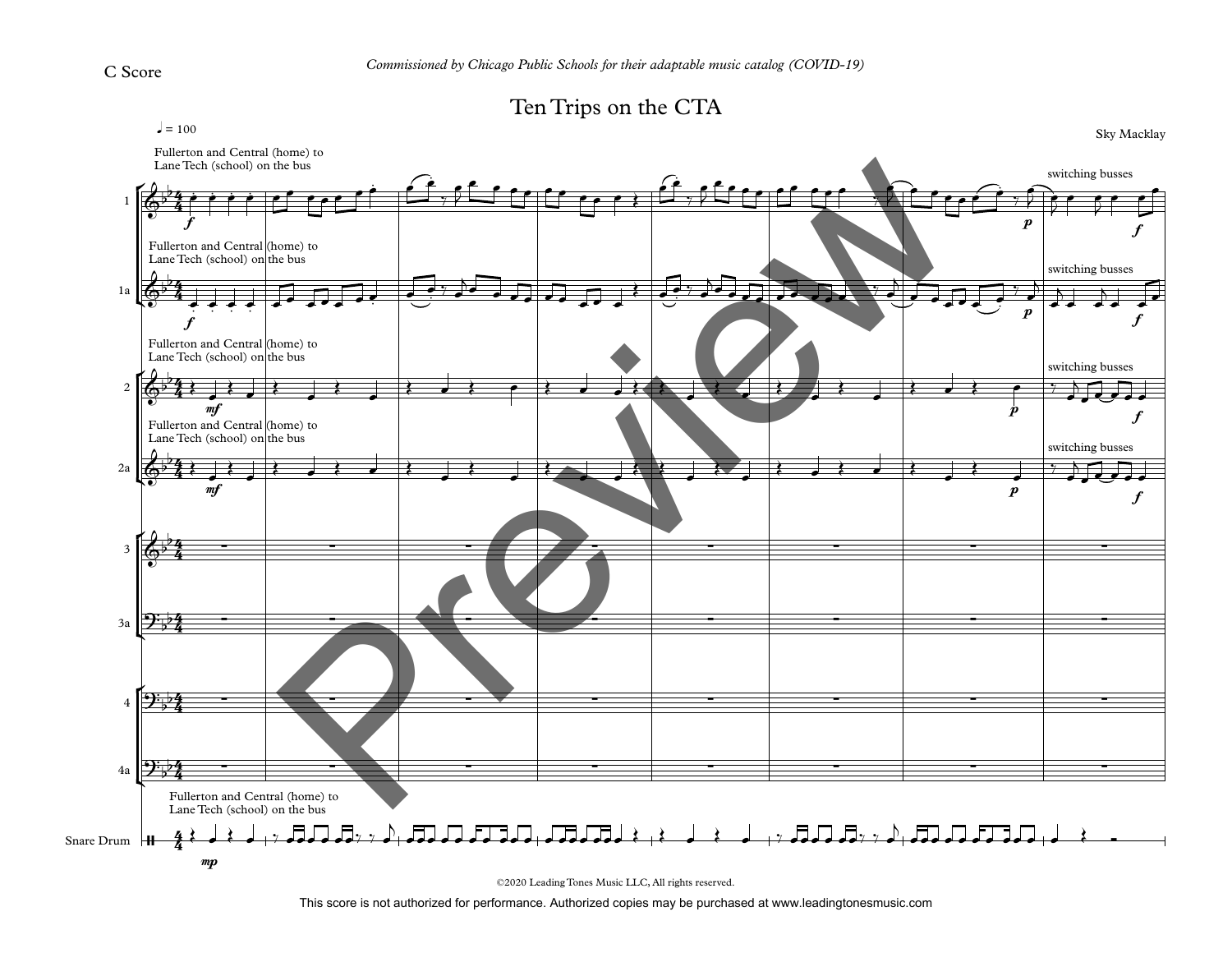

This score is not authorized for performance. Authorized copies may be purchased at www.leadingtonesmusic.com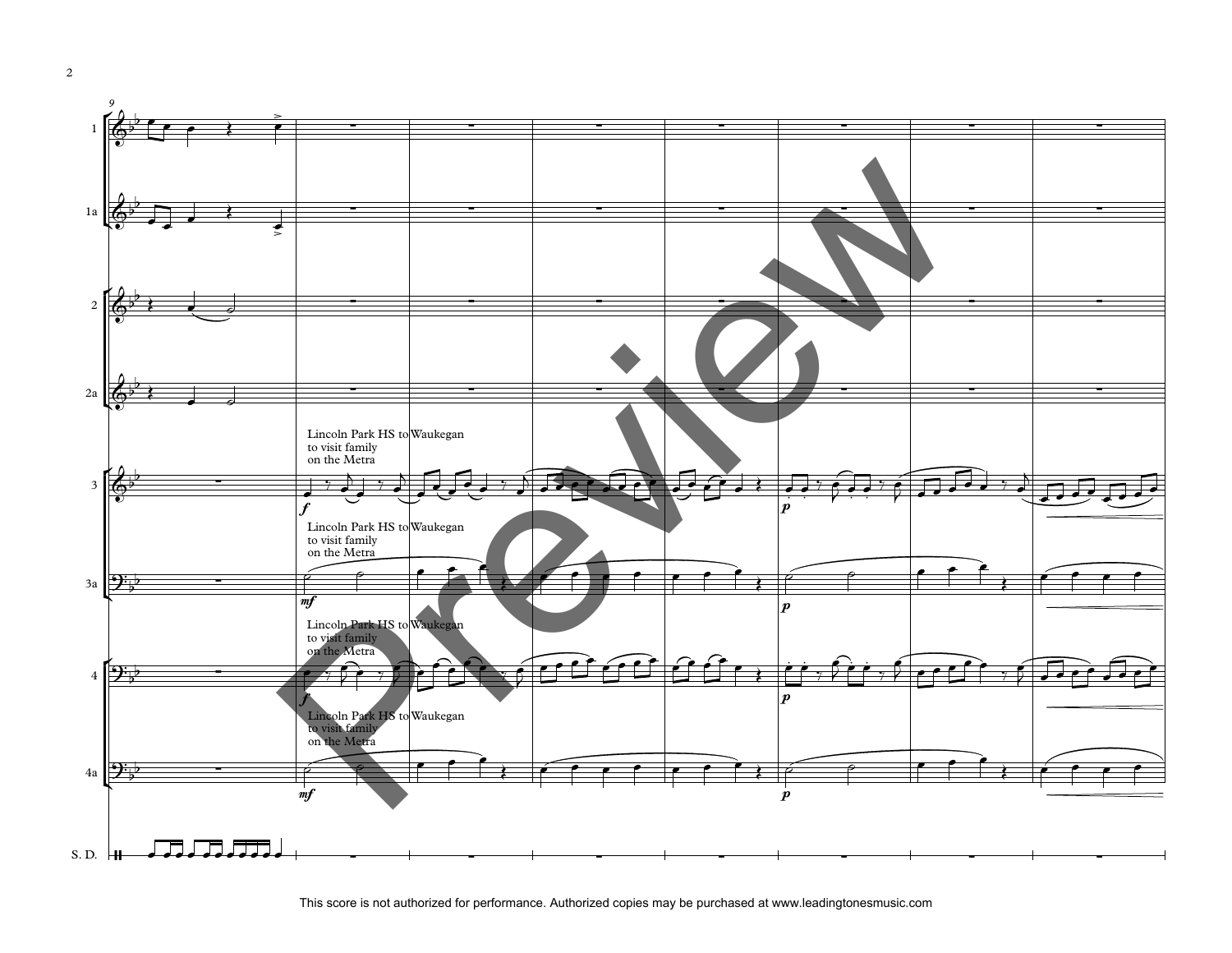Bus stuck in a traffic jam



This score is not authorized for performance. Authorized copies may be purchased at www.leadingtonesmusic.com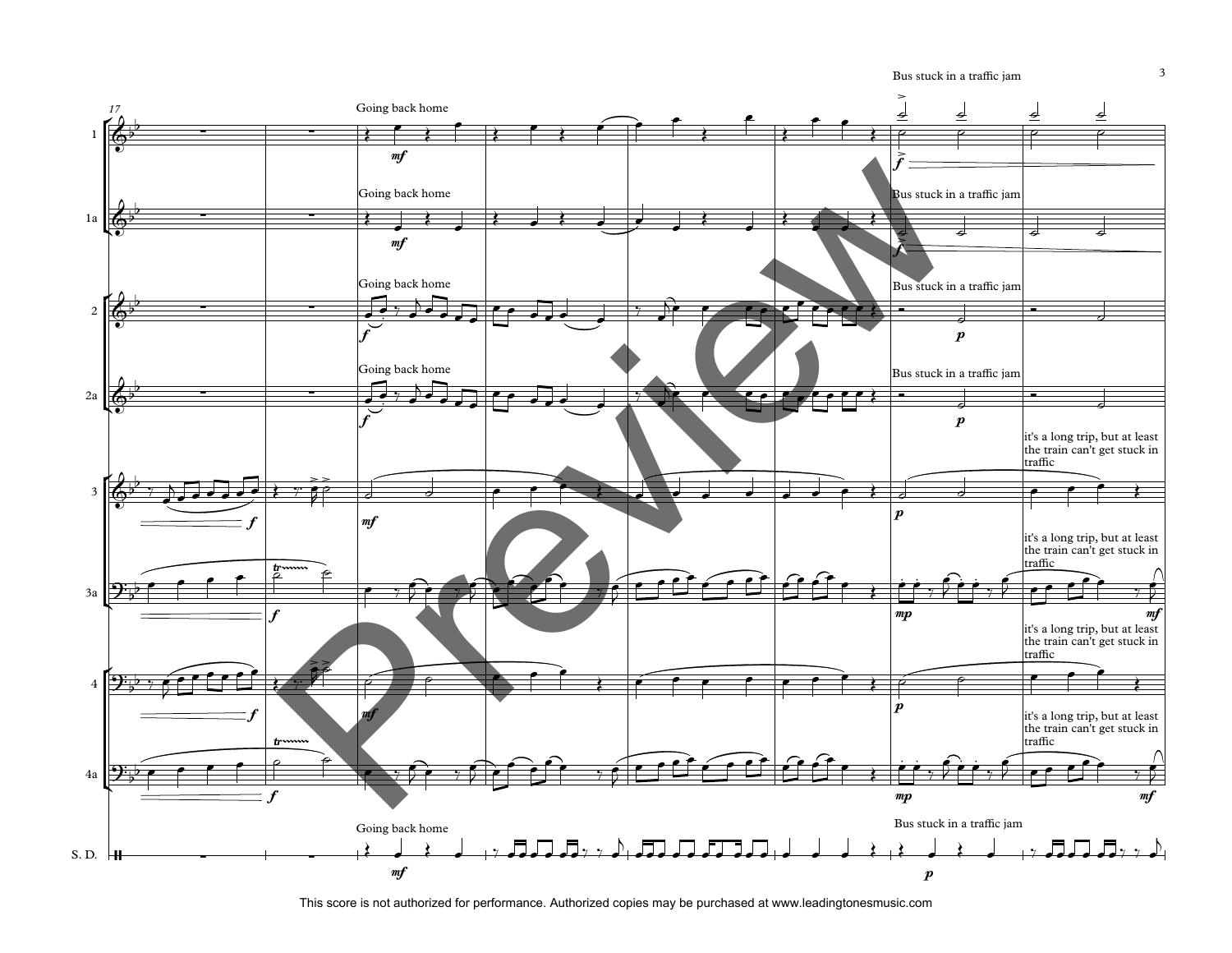

This score is not authorized for performance. Authorized copies may be purchased at www.leadingtonesmusic.com

4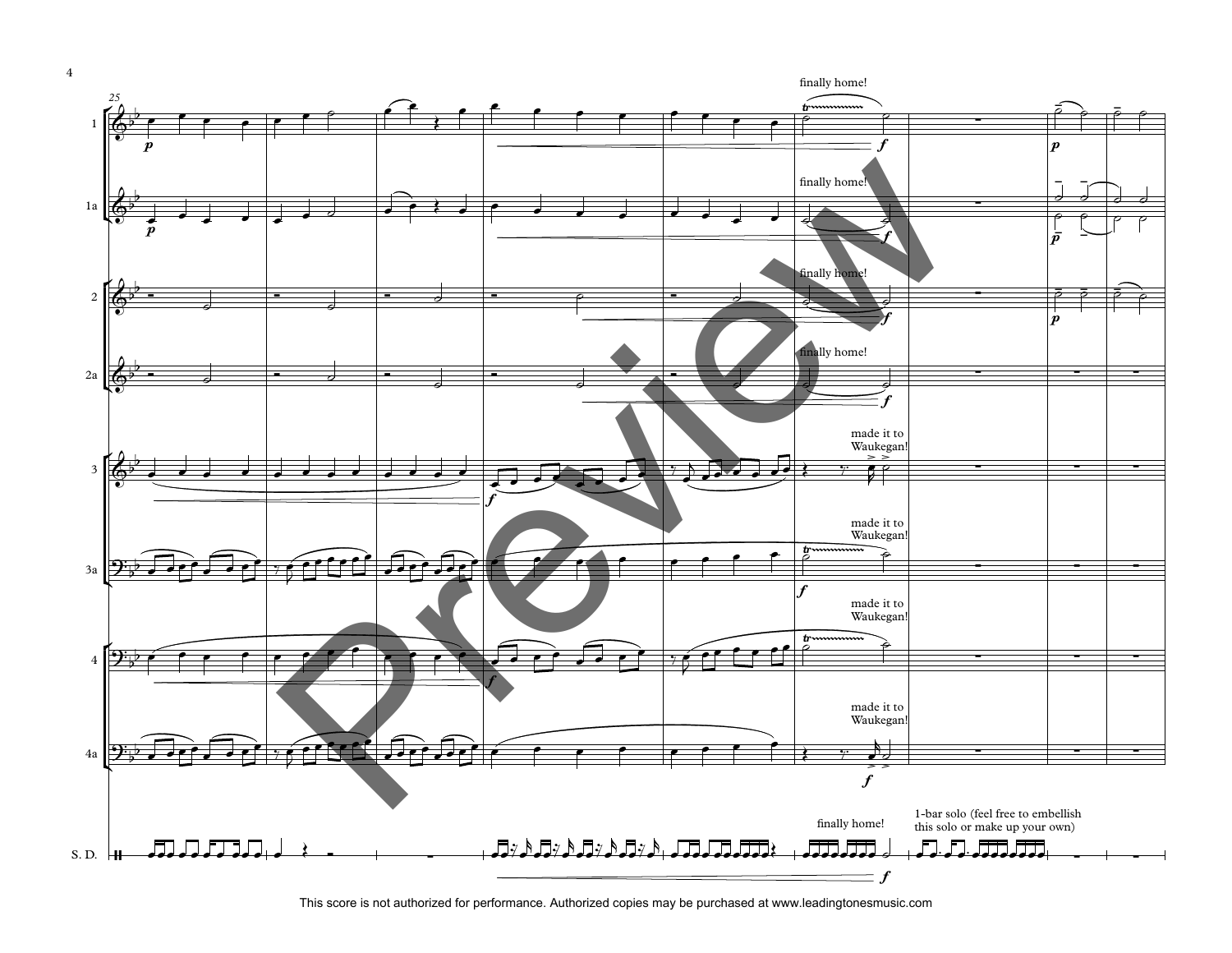ction can be repeated as many times as desired, but not every part should play every time.<br>th just a few players and gradually build up to everyone. All parts: 1st time  $\bm{p}$  , gradually get louder This section can be repeated as many times as desired, but not every part should play every time.